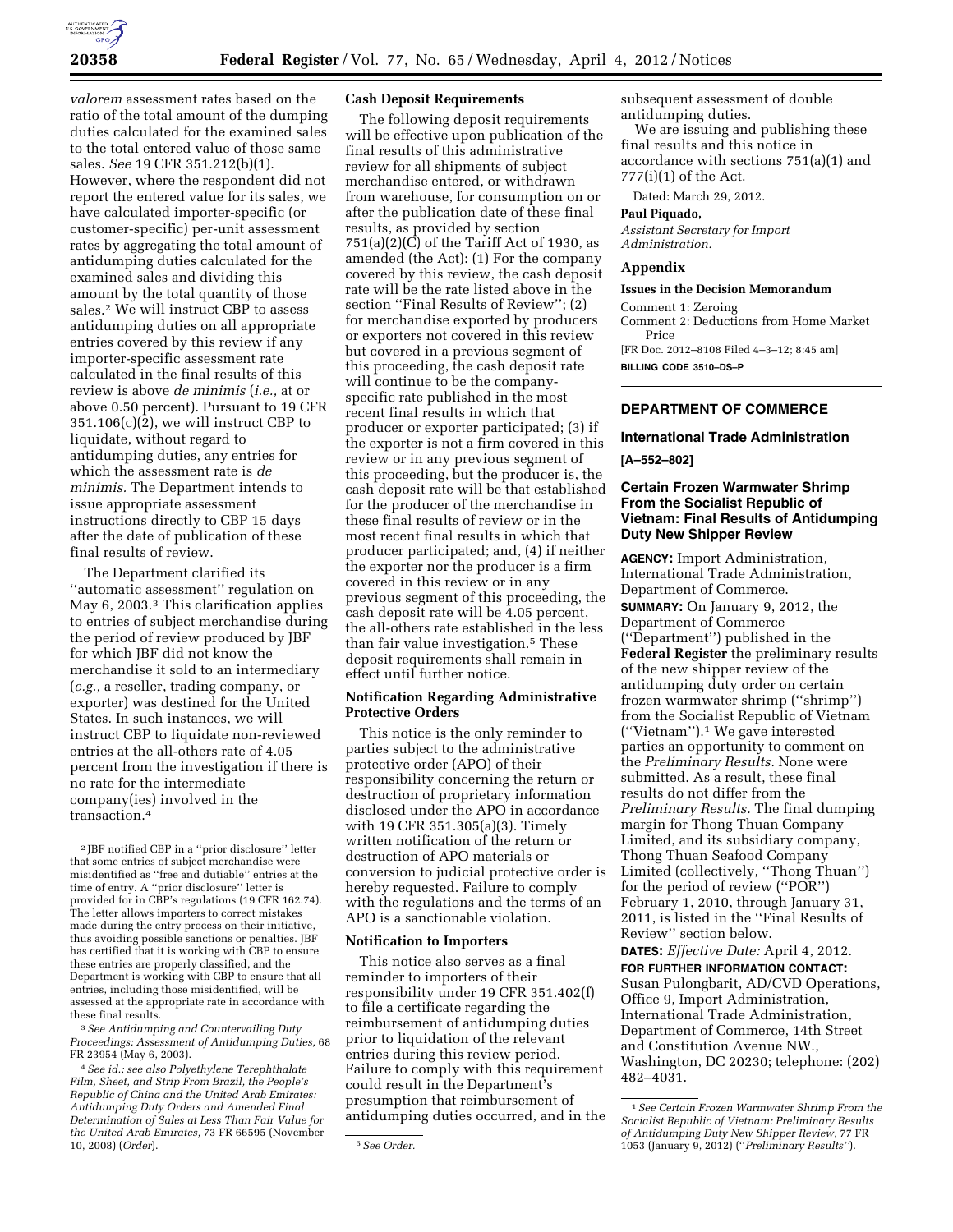#### **SUPPLEMENTARY INFORMATION:**

#### **Background**

As noted above, on January 9, 2012, the Department published the *Preliminary Results* of the administrative review of shrimp from Vietnam. The Department did not receive comments from interested parties on the *Preliminary Results.* 

#### **Changes Since the Preliminary Results**

We have not made any changes to the *Preliminary Results.* 

#### **Scope of the Order**

The scope of the order includes certain warmwater shrimp and prawns, whether frozen, wild-caught (ocean harvested) or farm-raised (produced by aquaculture), head-on or head-off, shellon or peeled, tail-on or tail-off,2 deveined or not deveined, cooked or raw, or otherwise processed in frozen form.

The frozen warmwater shrimp and prawn products included in the scope of the order, regardless of definitions in the Harmonized Tariff Schedule of the United States (''HTS''), are products which are processed from warmwater shrimp and prawns through freezing and which are sold in any count size.

The products described above may be processed from any species of warmwater shrimp and prawns. Warmwater shrimp and prawns are generally classified in, but are not limited to, the Penaeidae family. Some examples of the farmed and wild-caught warmwater species include, but are not limited to, whiteleg shrimp (Penaeus vannemei), banana prawn (Penaeus merguiensis), fleshy prawn (Penaeus chinensis), giant river prawn (Macrobrachium rosenbergii), giant tiger prawn (Penaeus monodon), redspotted shrimp (Penaeus brasiliensis), southern brown shrimp (Penaeus subtilis), southern pink shrimp (Penaeus notialis), southern rough shrimp (Trachypenaeus curvirostris), southern white shrimp (Penaeus schmitti), blue shrimp (Penaeus stylirostris), western white shrimp (Penaeus occidentalis), and Indian white prawn (Penaeus indicus).

Frozen shrimp and prawns that are packed with marinade, spices or sauce are included in the scope of the order. In addition, food preparations (including dusted shrimp), which are not ''prepared meals,'' that contain more than 20 percent by weight of shrimp or prawn are also included in the scope of the order.

 $^{\rm 2 \text{ } \cdot \cdot \cdot}$  Tails'' in this context means the tail fan, which includes the telson and the uropods.

Excluded from the scope are: (1) Breaded shrimp and prawns (HTS subheading 1605.20.10.20); (2) shrimp and prawns generally classified in the Pandalidae family and commonly referred to as coldwater shrimp, in any state of processing; (3) fresh shrimp and prawns whether shell-on or peeled (HTS subheadings 0306.23.00.20 and 0306.23.00.40); (4) shrimp and prawns in prepared meals (HTS subheading 1605.20.05.10); (5) dried shrimp and prawns; (6) Lee Kum Kee's shrimp sauce 3; (7) canned warmwater shrimp and prawns (HTS subheading 1605.20.10.40); and (8) certain battered shrimp. Battered shrimp is a shrimpbased product: (1) That is produced from fresh (or thawed-from-frozen) and peeled shrimp; (2) to which a ''dusting'' layer of rice or wheat flour of at least 95 percent purity has been applied; (3) with the entire surface of the shrimp flesh thoroughly and evenly coated with the flour; (4) with the non-shrimp content of the end product constituting between four and 10 percent of the product's total weight after being dusted, but prior to being frozen; and (5) that is subjected to individually quick frozen (''IQF'') freezing immediately after application of the dusting layer.

When dusted in accordance with the definition of dusting above, the battered shrimp product is also coated with a wet viscous layer containing egg and/or milk, and par-fried.

The products covered by the order are currently classified under the following HTS subheadings: 0306.13.00.03, 0306.13.00.06, 0306.13.00.09, 0306.13.00.12, 0306.13.00.15, 0306.13.00.18, 0306.13.00.21, 0306.13.00.24, 0306.13.00.27, 0306.13.00.40, 1605.20.10.10, and 1605.20.10.30. These HTS subheadings are provided for convenience and for customs purposes only and are not dispositive, but rather the written description of the scope of the order is dispositive.4

4On April 26, 2011, the Department amended the antidumping duty order to include dusted shrimp, pursuant to the U.S. Court of International Trade (''CIT'') decision in *Ad Hoc Shrimp Trade Action Committee* v. *United States,* 703 F. Supp. 2d 1330 (CIT 2010) and the U.S. International Trade Commission determination, which found the domestic like product to include dusted shrimp. Because the amendment of the antidumping duty order occurred after this POR, dusted shrimp continue to be excluded in this review. *See Certain Frozen Warmwater Shrimp From Brazil, India, the People's Republic of China, Thailand, and the Socialist Republic of Vietnam: Amended Antidumping Duty Orders in Accordance with Final Court Decision,* 76 FR 23227 (April 26, 2011); *see also Ad Hoc Shrimp Trade Action Committee* v.

#### **Final Results of Review**

The dumping margin for the POR is as follows:

| Manufacturer/Exporter                                                                                  | Margin   |
|--------------------------------------------------------------------------------------------------------|----------|
| Thong Thuan Company Lim-<br>ited and its subsidiary<br>company, Thong Thuan<br>Seafood Company Limited | $0.00\%$ |

#### **Assessment**

Upon issuance of the final results, the Department will determine, and U.S. Customs and Border Protection (''CBP'') shall assess, antidumping duties on all appropriate entries. The Department intends to issue assessment instructions to CBP 15 days after the date of publication of the final results of review. Pursuant to 19 CFR 351.212(b)(1), we will calculate importer-specific (or customer) *ad valorem* duty assessment rates based on the ratio of the total amount of the dumping margins calculated for the examined sales to the total entered value of those same sales. In accordance with 19 CFR 351.106(c)(2), we will instruct CBP to liquidate, without regard to antidumping duties, all entries of subject merchandise during the POR for which the importer-specific assessment rate is zero or *de minimis.* 

## **Cash Deposit Requirements**

The following cash deposit requirement will be effective upon publication of the final results of this NSR for all shipments of subject merchandise produced and exported from Thong Thuan entered, or withdrawn from warehouse, for consumption on or after the publication date, as provided for by section  $751(a)(2)(C)$  of the Act:  $(1)$  For subject merchandise produced and exported by Thong Thuan, the cash deposit rate will be the rate established in the final results of this NSR. If the cash deposit rate calculated in the final results is zero or *de minimis,* no cash deposit will be required for the specific producerexporter combination listed above; (2) for subject merchandise exported by Thong Thuan but not manufactured by Thong Thuan, the cash deposit rate will continue to be the Vietnam-wide rate (*i.e.,* 25.76 percent); and (3) for subject merchandise manufactured by Thong Thuan, but exported by any other party, the cash deposit rate will be the Vietnam-wide rate (*i.e.,* 25.76 percent).

<sup>3</sup>The specific exclusion for Lee Kum Kee's shrimp sauce applies only to the scope in the People's Republic of China case.

*United States,* 703 F. Supp. 2d 1330 (CIT 2010) and Frozen Warmwater Shrimp from Brazil, China, India, Thailand, and Vietnam (Investigation Nos. 731–TA–1063, 1064, 1066–1068 (Review), USITC Publication 4221, March 2011.